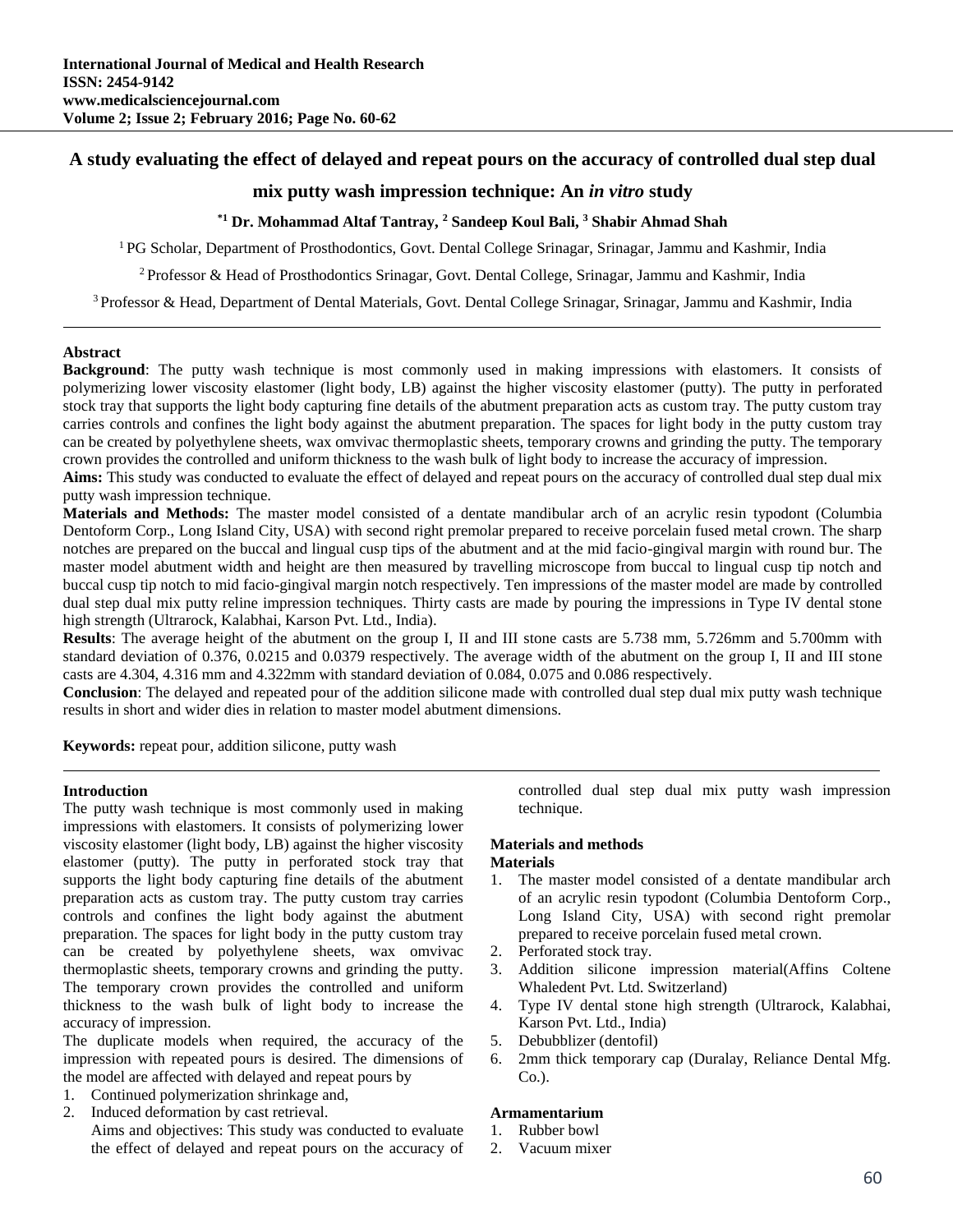- 3. Automixing syringe and dispensing gun
- 4. Stop watch
- 5. Travelling microscope

# **Methodology**

The master model consisted of a dentate mandibular arch of an acrylic resin typodont (Columbia Dentoform Corp., Long Island City, USA) with second right premolar prepared to receive porcelain fused metal crown. The sharp notches are prepared on the buccal and lingual cusp tips of the abutment and at the mid facio-gingival margin with round bur. The master model abutment width and height are then measured by travelling microscope from buccal to lingual cusp tip notch and buccal cusp tip notch to mid facio-gingival margin notch respectively. Ten impressions of the master model are made by controlled dual step dual mix putty reline impression techniques. Thirty casts are made by pouring the impressions in Type IV dental stone high strength (Ultrarock, Kalabhai, Karson Pvt. Ltd., India). The casts are then grouped as under:

- 1. Group I cast: It consists of ten casts made by pouring the ten putty reline impressions at first hour of making the impression.
- 2. Group ii casts: It comprises of ten casts made by pouring the ten putty reline impressions at 24 hours of making the impression.
- 3. Group iii: It consists of ten casts made by pouring the ten

putty reline impressions at 48 hours of making the impression.

The abutment die width and height on the group I, II and group III casts are then measured with travelling microscope and then compared with master model abutment width and height respectively.

# **Results**

The average height of the abutment on the group I, II and III stone casts are 5.738 mm, 5.726mm and 5.700mm with standard deviation of 0.376, 0.0215 and 0.0379 respectively. Abutment height on group I, II and III stone casts deviated from that of master model by -0.26%, -0.46% and -0.92% respectively. The abutment height measurements when subjected to one way ANOVA, p-Value was 0.042 that is significant at  $p < 0.05$ .

The average width of the abutment on the group I, II and III stone casts are 4.304, 4.316 mm and 4.322mm with standard deviation of 0.084, 0.075 and 0.086 respectively. Abutment width on group I, II and II stone casts deviated from that of master model by 1.1%, 1.38 and 1.52% respectively. The abutment width values when subjected to one way ANOVA, p-Value was 0.86 which is highly insignificant at  $p<0.05$ .

Percentage deviation was measured by dividing the difference of mean of stone model (msm) and mean of master model (mmm) by mean of master model multiplied by 100. Percentage deviation= msm-mmm/mmmx100.

**Table 1:** Comparison of abutment height and width on master model with the height and width of abutment on group I, II and III stone casts.

|                    | <b>Master model</b> |       | <b>Group I</b> |       | <b>Group II</b> |       | <b>Group III</b> |       |
|--------------------|---------------------|-------|----------------|-------|-----------------|-------|------------------|-------|
|                    | height              | width | height         | width | height          | width | height           | width |
| 1.                 |                     |       | 5.722          | 4.211 | 5.746           | 4.244 | 5.712            | 4.247 |
| 2.                 |                     |       | 5.713          | 4.317 | 5.775           | 4.249 | 5.724            | 4.276 |
| 3.                 |                     |       | 5.704          | 4.427 | 5.704           | 4.377 | 5.633            | 4.357 |
| 4.                 |                     |       | 5.754          | 4.323 | 5.717           | 4.335 | 5.723            | 4.257 |
| 5.                 |                     |       | 5.675          | 4.247 | 5.735           | 4.289 | 5.641            | 4.475 |
| 6.                 |                     |       | 5.787          | 4.258 | 5.726           | 4.467 | 5.712            | 4.454 |
| 7.                 |                     |       | 5.769          | 4.249 | 5.723           | 4.373 | 5.706            | 4.257 |
| 8.                 |                     |       | 5.742          | 4.274 | 5.714           | 4.233 | 5.732            | 4.359 |
| 9.                 |                     |       | 5.793          | 4.264 | 5.702           | 4.345 | 5.743            | 4.289 |
| 10.                |                     |       | 5.729          | 4.473 | 5.725           | 4.257 | 5.674            | 4.249 |
| mean               | 5.753               | 4.257 | 5.738          | 4.304 | 5.726           | 4.316 | 5.700            | 4.322 |
| Standard deviation |                     |       | 0.376          | 0.084 | 0.0215          | 0.075 | 0.0379           | 0.086 |
| % deviation        |                     |       | $-0.26%$       | 1.1%  | $-0.46%$        | 1.38% | $-0.92%$         | 1.52% |



**Fig 1:** Percentage deviation of group I, II and group III cast abutment die height and width from the master model abutment height and width.